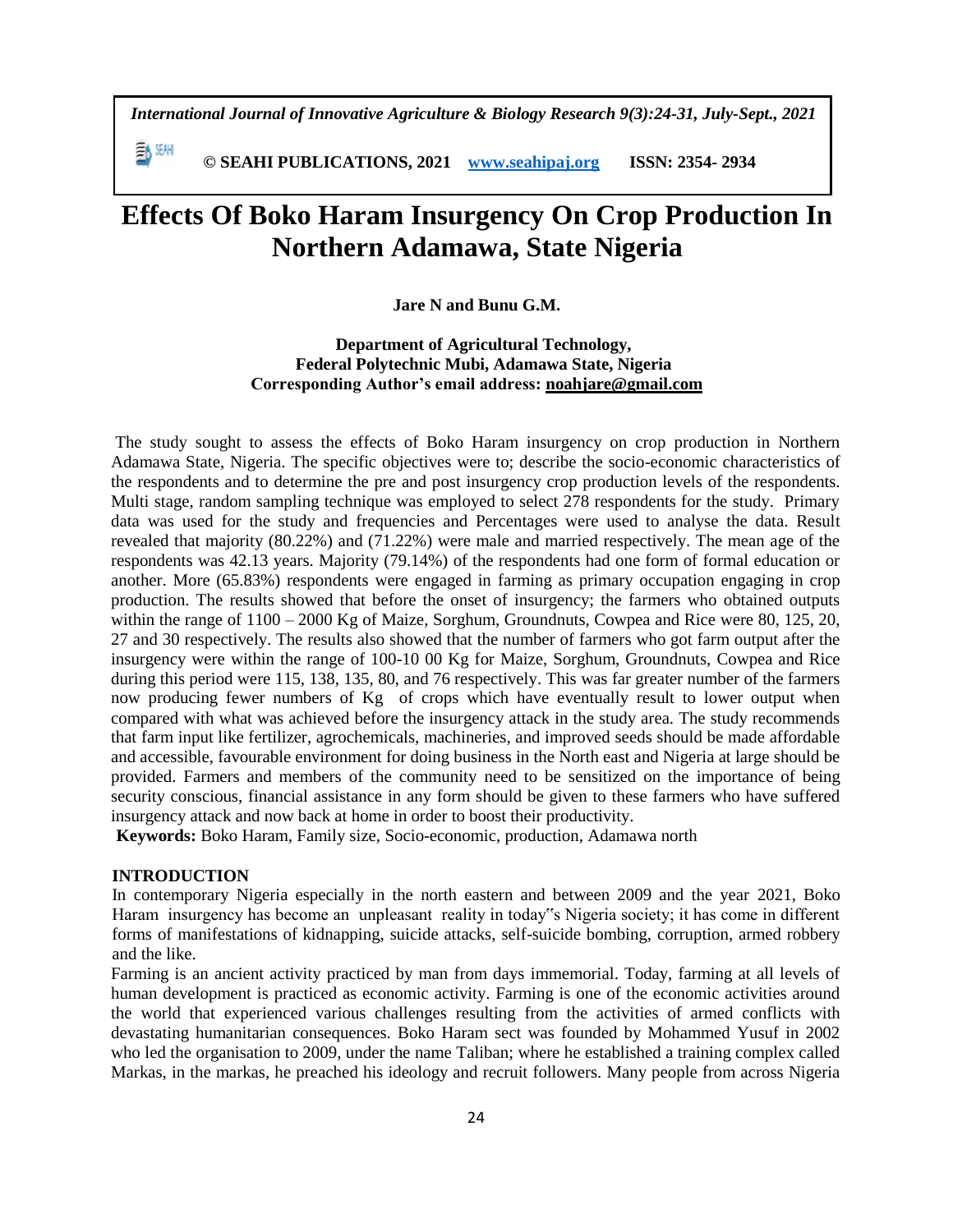and other neighbouring countries enrolled their children into the school. The unemployed and children of the poor in the society are targeted for enrolment Imam, (2013).

The organisation officially changed its name from Taliban to *Jama'atuAhlisSunnaLidda'awatiwal-Jihad* which translates into "People Committed to the Propagation of the Prophet's Teachings and Jihad. The people in Maiduguri and environs name the organisation Boko Haram due to their strong opposition to western education. The word Boko is a Hausa word meaning western education while Haram is an Arabic word meaning forbidden, therefore, joining them together will give Boko Haram the term "Western education is forbidden".

Activities of Boko Haram sects in the north eastern Nigeria cost more than 4,000 lives (Adeolu, 2015), Ibrahim (2015), in a study on the activities of Boko Haram revealed that Boko haram activities in the North eastern Nigeria, has led to the death of seven hundred thousand (700,000) lives. While two million two hundred thousand (2.2million) people displaced from their localities, where they all abandoned their farms. United Nations Children"s Fund UNICEF (2015) in a report also indicated that Boko Haram activities led to the closure of more than two thousand (2000) schools across Nigeria, Cameroun, Tchad and Niger Republic while hundreds of others have been attacked, looted, or burnt by Boko haram sect. The impacts of Boko Haram insurgency are so numerous and cut across all aspects of life especially in the North Eastern part of Nigeria (Beatrice, 2015).

The group also forced eight hundred thousand (800,000) children of the farming communities out of their homes in the affected zone (Sam 2015). Joda, (2015) indicated that the activities of the Boko Haram sect in the north eastern Nigeria, Cameroun, Niger Republic, and Chad Republic have seriously damaged the socio-economic nerves which stimulate growth and development in the regions. Conflicts and

insurgencies of different nature and causes prevail in many parts of the African continent. Some of these conflicts have sadly led to a massive loss of lives and property and to environmental destruction with dire consequences for agricultural production and food shortages.

Northern part of Adamawa State, Nigeria where agriculture is the predominant occupation of the people is also grossly affected by the insurgency (Maiha, Mubi North, Mubi South, Michika and Madagali Local Government Areas of Adamawa State, Nigeria) in the north eastern Nigeria. The zone contributes greatly to crop production such as maize, cowpea, ground nut, Bambara nut, beanie seed, sugar cane, tomato, banana among other crops. The study area is also known for the production of animals such as cattle, goats, sheep, pigs and poultry among other livestock.. The zone is also known for effective and conducive environment for marketing of agricultural products that are produced in the zone especially the Mubi cattle market which is one of the major cattle markets in Nigeria. Agricultural products produced in the study area is being consumed and supplied within the country and even outside the country because of the magnitude of their agricultural production.

According to Abubakar, Salihu and Alheri (2017) more often than not, insecurity constituted by Boko Haram in Adamawa state of Nigeria has to a large extent tampered with tens of thousands of people whom major activities is farming. Perhaps, the most important insurgency related socioeconomic impact that could lead to the greatest humanitarian crises in the world was its impacts on food security. It is unfortunate that populations across the world have faced various degrees of food shortages, some with very damning humanitarian consequences. The World Bank defined food security as a condition where everyone has access to sufficient food to live a healthy and productive live (World Bank 1986 cited in Henry, 2017). The Africa Bureau of the United States Agency for International Development (USAID 2015 cited in Henry, 2017) defines it as a situation when everyone has physical, social and economic access to sufficient food to meet their dietary needs, produce and stay healthy. In fact, food security is when there is food sufficiency with no hunger or fear of starvation. Several indicators are associated with food security. These include availability, access, adequate utilization and stability of food supply at all times (Dubagat 2013 cited in Henry, 2017).

The main objective of the study was to assess the effects of Boko Haram insurgency on crop production in Northern Adamawa State, Nigeria. The specific objectives were to; describe the socio-economic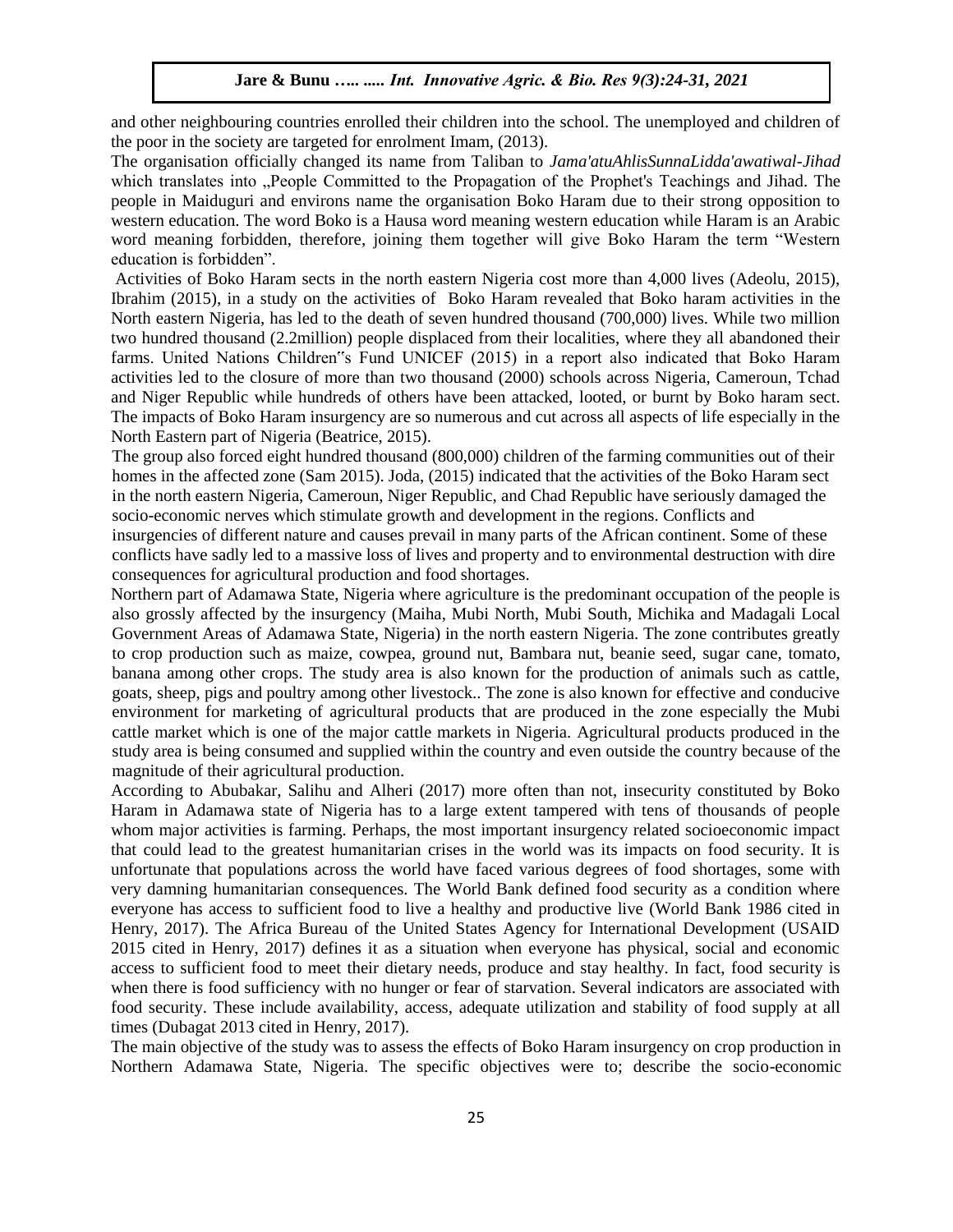characteristics of the respondents and to determine the pre and post Boko Haram insurgency on crop production levels of the respondents.

## **METHODOLOGY**

# **Study Area**

The study was conducted in Adamawa State, Nigeria. Adamawa State is located at the North Eastern part of Nigeria. It lies between Latitudes  $7^{\circ}$  and  $11^{\circ}N$  of the equator and between Longitudes  $11^{\circ}$  E and  $14^{\circ}$  E of the Greenwich Meridian. It shares boundary with Taraba State to the south and west, Gombe State in its northwest and Borno State to the north. Adamawa state shares an international boundary with the Cameroun Republic along its eastern border. (NPC, 2006; Adebayo & Zemba 2020).

# **Data Collection and Sampling Technique**

Data was collected from primary sources. The primary data was collected with the use of questionnaire and interview schedule which was administered to the selected farmers in the study area. The target population for this study was all the registered farmers in Maiha, Mubi North, Mubi South, Michika and Madagali Local Government Areas of Adamawa State. Multi stage, simple random sampling technique was employed in selecting 278 respondents for the study. Adamawa State is divided into four agricultural zones of Agricultural Development Programme

(ADP) namely Mubi Zone (Zone 1) which is also known as Northern Adamawa State, Gombi Zone (Zone 2), Mayo-Belwa Zone (Zone 3) and Guyuk Zone (Zone 4). In the first stage, a block from each of the five local governments in Mubi Zone (Zone 1) was selected (Maiha, Mubi North, Mubi South, Michika and Madagali Local Government Areas). In the second stage three cells was selected from each of the five blocks. Finally, 278 rural farming household were randomly selected from the fifteen cells proportionate to the number of the registered farmers in each cell.

# **Data Analysis**

Data collected were analyzed using a descriptive statistics such as frequency distribution, means and percentages.

# **RESULTS AND DISCUSSION**

## **Socio-economic Characteristics of the Respondents**

The result of the socio-economic characteristics of the respondents is presented in Table 1. Age has been found to affect the ability of individual's food security, which in turn affect their productivity and general wellbeing (Adegbenga, 2014 and Muhammad, 2016). It revealed that the age classes  $20 - 29$ ,  $30 - 39$  and 40 – 49 constituted 21.22%, 26.26% and 24.46% % of the respondents respectively. The respondents in this age categories constituted majority (71.94%) which are less than 50 years of age with the mean age of 42.13 years.

Majority (80.22%) of the respondents were male. This is an indication that most of the farmers in the study area were male. This study corresponds to that of Abimbola *et al*. (2016), out (2017) and Salisu (2017) who posited that most of the farmers in the rural areas of Nigeria are of male folks.

The study revealed that most (71.22%) of the respondents were married, 16.19% were single, 9.35% were widowed and 3.24% were divorced (Table 5). This indicates that married people constituted bulk of the respondents. The result agrees with the study conducted by Idrissa (2013) and Mamman *et al.* (2011) which revealed that most of the farmers in northern Nigeria were male.

No formal education constituted 13.31%, 7.55% attained adult education, while majority (79.14%) of the respondents had one form of formal education or another. The result revealed that majority of the respondents were literate and this can enhance the level of adoption of improved farm practices by the respondents. This agrees with the observation by Ahmad (2010) and Babatunde (2015) that education plays a vital role in adoption of improved farm practices and innovations.

Majority 65.83% of the respondents were engaged in farming as their primary occupation which include both arable cropping and rearing of livestock for sales. Only 17.99% were engaged in trading and 16.18% of them were civil servants. This implies that farming was the major occupation of most of the household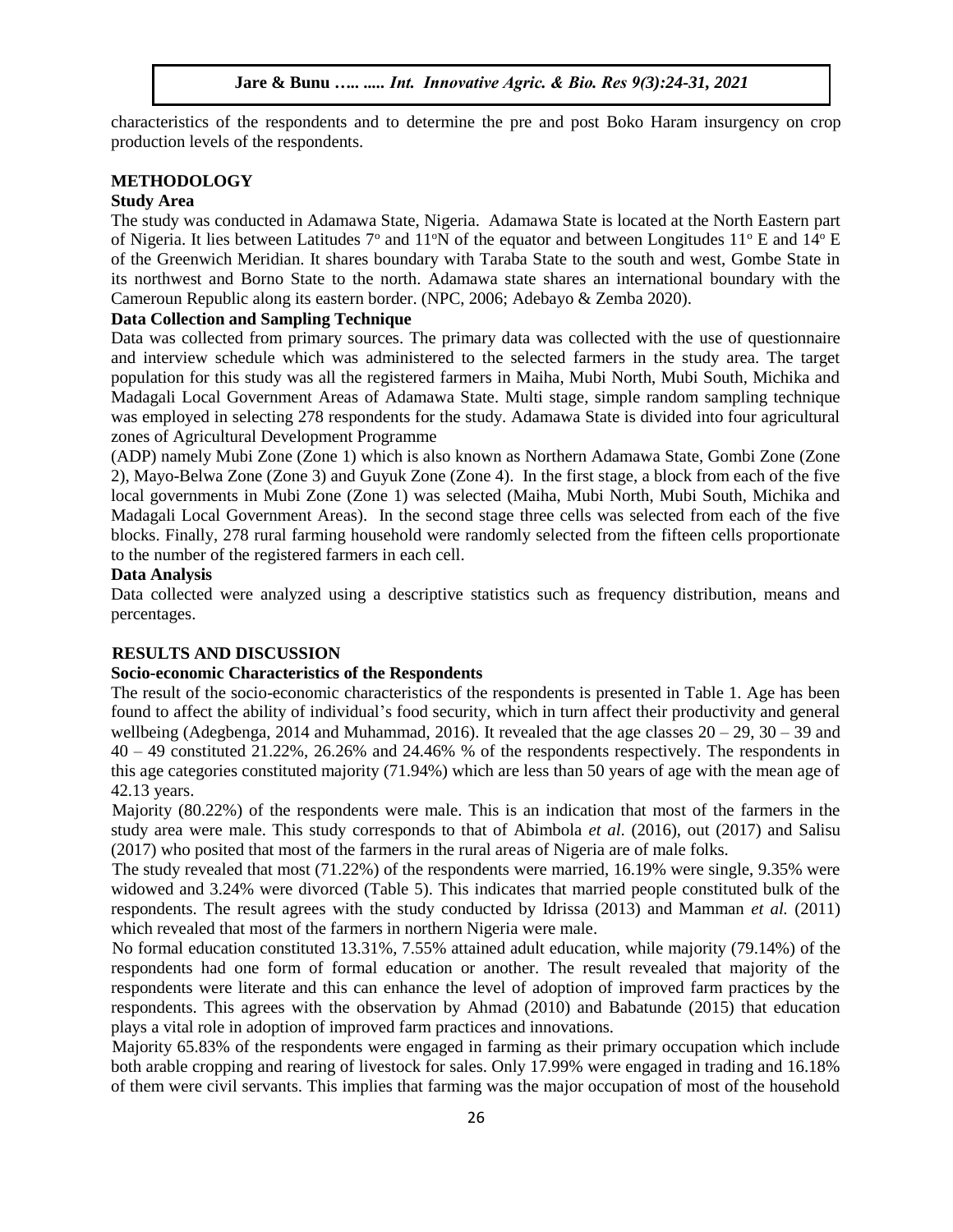heads in the study area. This finding corroborates Adekoya (2014); Babatunde(2015);Ike and Uzokwe (2015) and Odoh and Nwibo (2016) who all posited that most rural family in Nigeria are engaged in farming as primary occupation.

Table 1 also shows that majority  $(83.81\%)$  of the respondents had farm size of between  $1 - 3$  hectares, while 10.79% had farm size of  $4 - 6$  hectares and 5.40% had less than 1 hectare of farm respectively. The mean farm size of the respondents was 2.40 hectares. This is an indication that the farmers in the study area were small-scale farmers, hence food production will be at subsistence level which could lead them to diversify into non-farm livelihood activities. This finding corroborates with the finding of Oni and Fashoghan (2013) and Fadipe *et al*. (2014) that majority of rural farmers in Nigeria are small-scale farmers who cultivate less than 5 hectares of land.

The result indicates that 29.14% of the respondents had between  $16 - 20$  years farming experience, while 21.58%, 14.39% and 13.67% had between  $11 - 15$  years,  $6 - 10$  years and  $21 - 25$  years of farming experience respectively. This indicates that the farmers had farming experience that can help them improve their productivity on the farm by knowing the correct practices. This agrees with the finding of Ume and Ochiaka (2016) who posited that long number of years of farming equip farmers in making rational decision in among others efficient resource use for high farm productivity and increased income.

Table 1 also, revealed the result on household size that 43.52%, 27.34%, 15.83% and 5.04% had household size of 6-10 persons, 1-5 persons, 11-15 persons, 16-20 persons and 21 or more persons respectively. The mean household size was eight persons. This finding is an indication that a large household size was part of the culture practice among farmers in the area. This conclusion is in line with the result of studies carried out by Adegbenga, (2014); Babatunde *et al.* (2017); Otu, (2017) and Salisu, (2017) who observed most of the farmers in rural communities in Nigeria have large family size.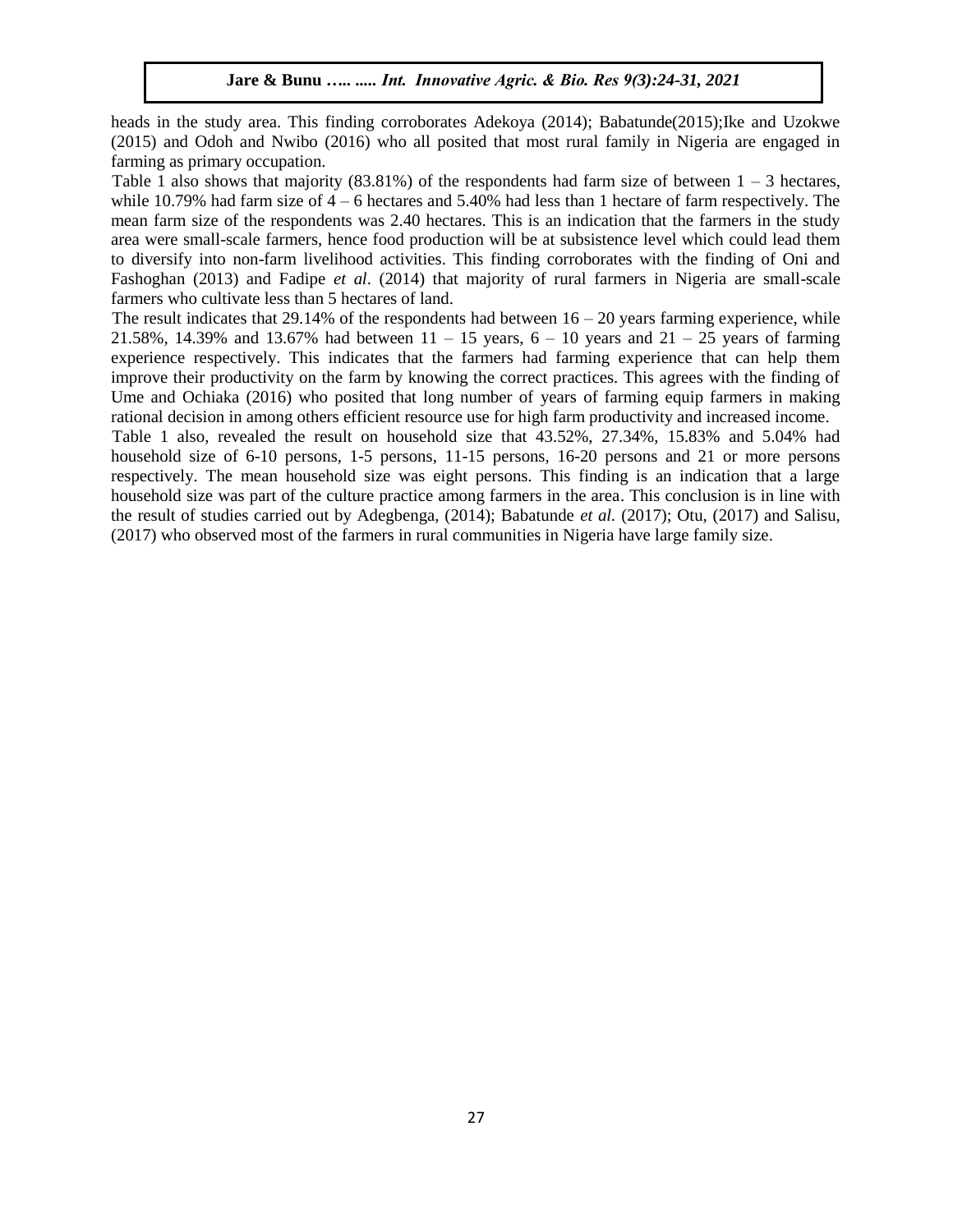| Jare & Bunu   Int. Innovative Agric. & Bio. Res 9(3):24-31, 2021 |  |
|------------------------------------------------------------------|--|
|                                                                  |  |

| Table 1. Socio-economic Characteristics of the Respondents |                  |                |  |
|------------------------------------------------------------|------------------|----------------|--|
| <b>Variables</b>                                           | <b>Frequency</b> | Percentage     |  |
| Age (Years)<br>$20 - 29$                                   |                  |                |  |
| $30 - 39$                                                  | 59<br>73         | 21.22<br>26.26 |  |
| $40 - 49$                                                  | 68               | 24.46          |  |
| $50 - 59$                                                  | 55               | 19.78          |  |
| $60 - 69$                                                  | 19               | 6.84           |  |
| $70 - 79$                                                  | $\overline{4}$   | 1.44           |  |
| Total                                                      | 278              | 100            |  |
| Mean Sex                                                   | 42.13            |                |  |
|                                                            |                  |                |  |
| Male                                                       | 223              | 80.22          |  |
| Female                                                     | 55               | 19.78          |  |
| Total<br><b>Marital Status</b>                             | 278              | 100            |  |
| Single                                                     | 45               | 16.19          |  |
| Married                                                    | 198              | 71.22          |  |
| Widowed                                                    | 26               | 9.35           |  |
| Divorced                                                   | 9                | 3.24           |  |
| Total<br><b>Educational Level</b>                          | 278              | 100            |  |
| No Formal education                                        | 37               | 13.31          |  |
| Adult education                                            | 21               | 7.55           |  |
| Primary education                                          | $48\,$           | 17.27          |  |
| Secondary education                                        | 75               | 26.98          |  |
| $NCE/ND$                                                   | 64               | 23.02          |  |
| University education                                       | 33               | 11.87          |  |
| <b>Primary Occupation</b>                                  | 278              | 100            |  |
| Farming                                                    | 183              | 65.83          |  |
| Trading                                                    | 50               | 17.99          |  |
| Civil Service                                              | 45               | 16.18          |  |
| Total                                                      | 278              | 100            |  |
| Farm Size (Ha)                                             | 15               | 5.40           |  |
| $1 - 3$                                                    | 233              | 83.81          |  |
| $4 - 6$                                                    | 30               | 10.79          |  |
| Total                                                      | 278              | 100            |  |
| <b>Farming Experience (Years)</b>                          | 2.40             |                |  |
| $1 - 5$                                                    | 26               | 9.35           |  |
| $6 - 10$                                                   | 40               | 14.39          |  |
| $11 - 15$                                                  | 60               | 21.58          |  |
| $16 - 20$                                                  | 80               | 29.14          |  |
| $21 - 25$                                                  | 38               | 13.67          |  |

**Table 1. Socio-economic Characteristics of the Respondents**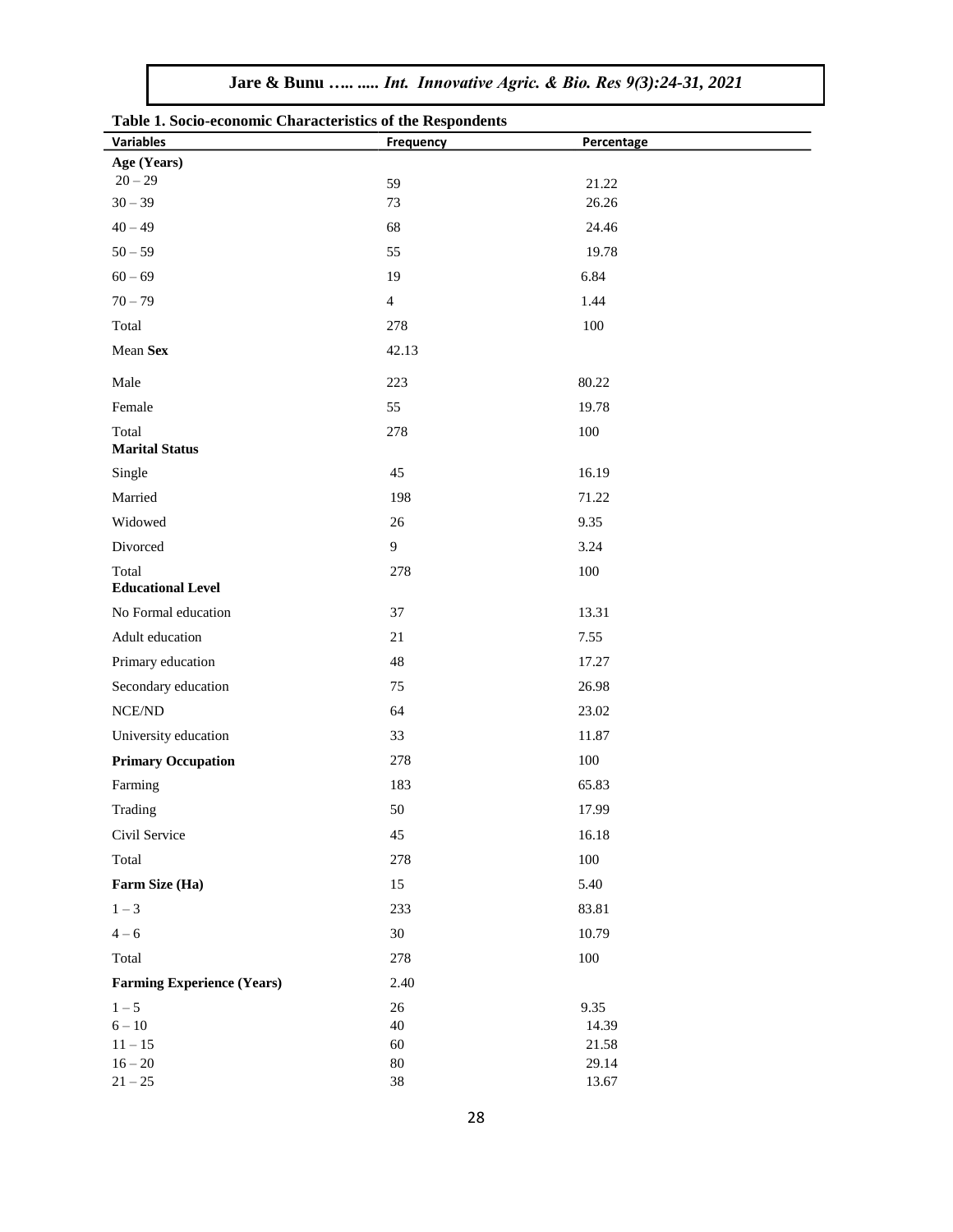| $26 - 30$                      | 25    | 8.99  |  |
|--------------------------------|-------|-------|--|
| 31>                            | 9     | 3.24  |  |
| Total                          | 278   | 100   |  |
| Mean                           | 35.06 |       |  |
| <b>Household Size (Number)</b> |       |       |  |
| $1 - 5$                        | 76    | 27.34 |  |
| $6 - 10$                       | 121   | 43.52 |  |
| $11 - 15$                      | 44    | 15.83 |  |
| $16 - 20$                      | 23    | 8.27  |  |
| $21 - 30$                      | 14    | 5.04  |  |
| Total                          | 278   | 100   |  |
|                                |       |       |  |
| Mean                           | 8     |       |  |

Source: Field Survey, 2021

#### **Pre Insurgency Level of Production of food Crops**

Results in Table 2 revealed that the farming activities in the area were appreciable prior to the onset of Boko Hara attacks, because farmers operated under conducive atmosphere. The study revealed that large numbers of farmers in the area were able to obtain high outputs of between  $100 - 4000$  Kg of the various crops during the pre-insurgent periods. The results in Table 2 showed that before the onset of insurgency; the farmers who obtained outputs within the range of 100 – 1000 Kg of Maize, Sorghum, Groundnuts, Cowpea and Rice were 35, 60, 22, 13 and 20 respectively. Few farmers recorded outputs above 4100 Kg in the selected food crops during the same period. This indicates that most farmers in the area were still operating at a subsistent level. Adebayo (2001) also observed that most Nigerian rural farmers were producing on subsistent scale and holding small plots of farmland. Moreover, the impact of Boko Haram insurgency in the North-east Nigeria not only led to the decline in food supply; but also deteriorated the food security in the country because the traders from the North-eastern Nigeria are finding it extremely difficult to transport their commodities to other parts of the country as stressed by Nkwede *et al* (2015).

| Qty(Kg)       | <b>Maize</b> | Sorghum     | <b>Groundnuts</b> | Cowpea      | <b>Rice</b> |
|---------------|--------------|-------------|-------------------|-------------|-------------|
| $100 - 1000$  | 35 (12.89)   | 60(21.68)   | 22(7.91)          | 13 (4.68)   | 20(7.19)    |
| $1100 - 2000$ | 80 (28.70)   | 125 (44.96) | 20(7.19)          | 27(9.71)    | 30(10.79)   |
| $2100 - 3000$ | 120(43.17)   | 80 (28.78)  | 115(41.37)        | 23(8.27)    | 123 (44.24) |
| 3100 - 4000   | 30(10.79)    | 10(3.60)    | 80 (28.78)        | 120 (43.47) | 75 (26.99)  |
| 4100 >        | 13(4.68)     | 3(1.08)     | 41(14.74)         | 95 (34.17)  | 30(10.79)   |
| Total         | 278 (100)    | 278 (100)   | 278 (100)         | 278 (100)   | 278 (100)   |

| Table 2: Pre Insurgency Level of Production of food Crops |  |  |  |
|-----------------------------------------------------------|--|--|--|
|                                                           |  |  |  |

Source: Field Survey 2021, values in parenthesis is percentages

## **Post Insurgency Level of Production of food Crops**

The findings in Table 3 revealed the extent to which the activities of insurgency affected the farming activities in the study area. The volumes of production of food crops in the study area as observed at the post insurgency period had drastically declined. The results showed that the number of farmers who got farm output within the range of 100-1000 Kg for Maize, Sorghum, Groundnuts, Cowpea and Rice during this period were 115, 138, 135, 80, and 76 respectively. This was a far greater number of the farmers now producing fewer numbers of Kg which will eventually result to lower output when compared with what was produced before the insurgency attack in the study area. The few farmers who managed to return to their farming activities after the Boko Haram insurgency could not operate at a maximum level of production.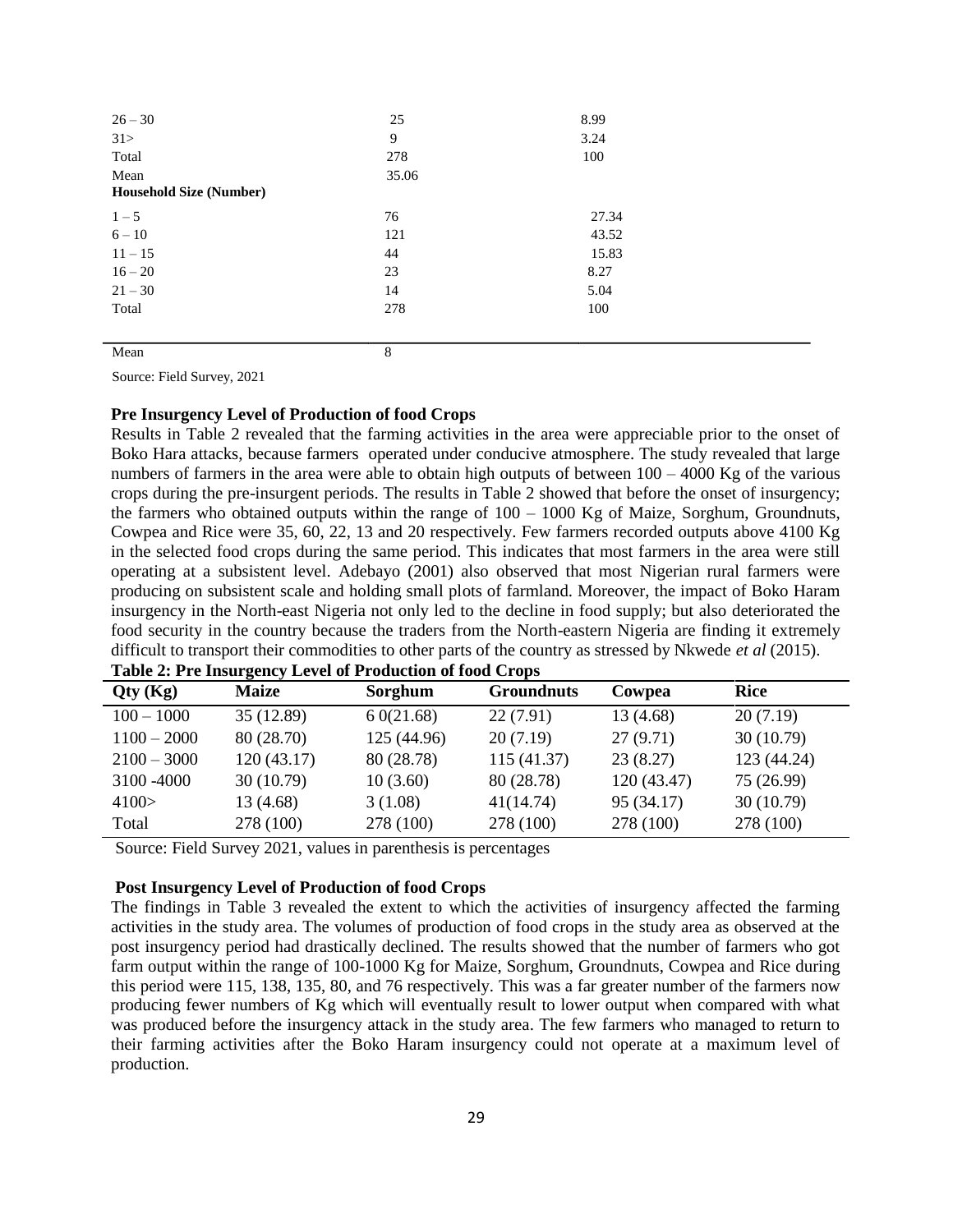**Jare & Bunu** *….. ..... Int. Innovative Agric. & Bio. Res 9(3):24-31, 2021*

| Table 5. I got mourgency Level of Frounchon of rood Crops |              |             |                   |            |             |  |
|-----------------------------------------------------------|--------------|-------------|-------------------|------------|-------------|--|
| $Qty (Kg)$ 100                                            | <b>Maize</b> | Sorghum     | <b>Groundnuts</b> | Cowpea     | <b>Rice</b> |  |
| $-1000$                                                   | 115(41.37)   | 138 (49.64) | 135 (48.56)       | 80 (28.78) | 76 (27.34)  |  |
| $1100 - 2000$                                             | 95 (34.17)   | 60(21.58)   | 74 (26.62)        | 140(50.36) | 164 (58.99) |  |
| $2100 - 3000$                                             | 40 (14.39)   | 40(14.39)   | 38 (13.67)        | 28 (10.07) | 20(7.19)    |  |
| 3100 - 4000                                               | 23(8.27)     | 18 (6.47)   | 31(11.15)         | 20(7.19)   | 15(5.40)    |  |
| 4100 >                                                    | 5(1.80)      | 0(0.00)     | 0(0.00)           | 10(3.60)   | 3(1.08)     |  |
| Total                                                     | 278 (100)    | 278 (100)   | 278 (100)         | 278 (100)  | 278 (100)   |  |

**Table 3: Post Insurgency Level of Production of food Crops** 

Source: Field Survey 2021, values in parenthesis is percentages

# **CONCLUSION AND RECOMMENDATION**

Boko Haram insurgency in Nigeria and some of its neighbouring countries had adverse consequences on agricultural productivity. The agricultural business environment has been affected seriously by the activities of the of Boko Haram insurgency. This has been evidenced by the reduction of valued added to the economy between the periods under investigation.

The study concludes that before the onset of insurgency; the farmers who obtained outputs within the range of  $1100 - 2000$  Kg of Maize, Sorghum, Groundnuts, Cowpea and Rice were 80, 125, 20, 27 and 30 respectively. The results showed that after the Boko Haram insurgency the number of farmers who got farm output within the range of 100-1000 Kg for Maize, Sorghum, Groundnuts, Cowpea and Rice during this period were 115, 138, 135, 80, and 76 respectively. This was a far greater number of farmers now producing fewer numbers of Kg which will eventually result to lower output when compared with what was achieved before the insurgency attack in the study area.

The study recommends that farm inputs like fertilizer, agrochemicals, machineries, and improved seeds should be made affordable and accessible to farmers w so as to improve their production levels. Financial assistance in any form should be given to the farmers who have suffered insurgency attack and are back at home in order to boost their productivity and consequently to improve their food production levels.

#### **REFRENCES**

- Abimbola, O.,Adepoju, B., Kayode, O., and Adejare P. (2016). Food insecurity status and coping mechanism of rural households in Nigeria. *Journal of Agriculture and Sustainability* ISSN 2201- 4357 Volume 4, Number 1, 16-35.
- Abubakar E. S, Salihu Z. H. and Alheri P. K. (2017). Effect of Boko Haram Insurgency on the Productivity of Local Farmers in Adamawa State, Nigeria*. Asian Journal of Economics, Business and Accounting* 5(3): 1-7, 2017; Article no.AJEBA.36177
- Adebayo, A.A and Zemba, A.A. (2020). Climate: In Adebayo, A.A., Tukur, A.L. and Zemba, A.A. (eds*). Adamawa in Maps Paraclete Publishers Yola-Nigeria Posted* 31-39.
- Adebayo, E.F. (2001). Determinants of Rice Production by Women Farmers in Yola Area of Adamawa State, Nigeria. *Yolde Journal*. 3&4: 50 – 54.
- Adegbenga, E.A. (2014). Food insecurity and coping strategies among rural households in Oyo State, Nigeria. *Journal of food, Agriculture& Environment* Vol.7 (3&4): 187- 191
- Adekoya, O.A. (2014). Analysis of Farm Poverty Status in Ogun State. *Asian Economic and Financial Review 4(3):325 – 340.*
- Adeolu, D. (2015) Economic Consequences And Management of Boko Haram Insurgency In Nigeria International Journal of Economics, Commerce and Management United Kingdom 3(6), 23-50.
- Ahmad, B.H. (2010) Analysis of food security among farming households in Borno State, Nigeria. *Journal of Agricultural Economics, Environment and Social Sciences* 1(1): 13014.
- Babatunde, R.O. (2015). Analysis of households" food security in Kwara State, Nigeria. *Pakistan Journal of Nutrition* 5(1): 48-59